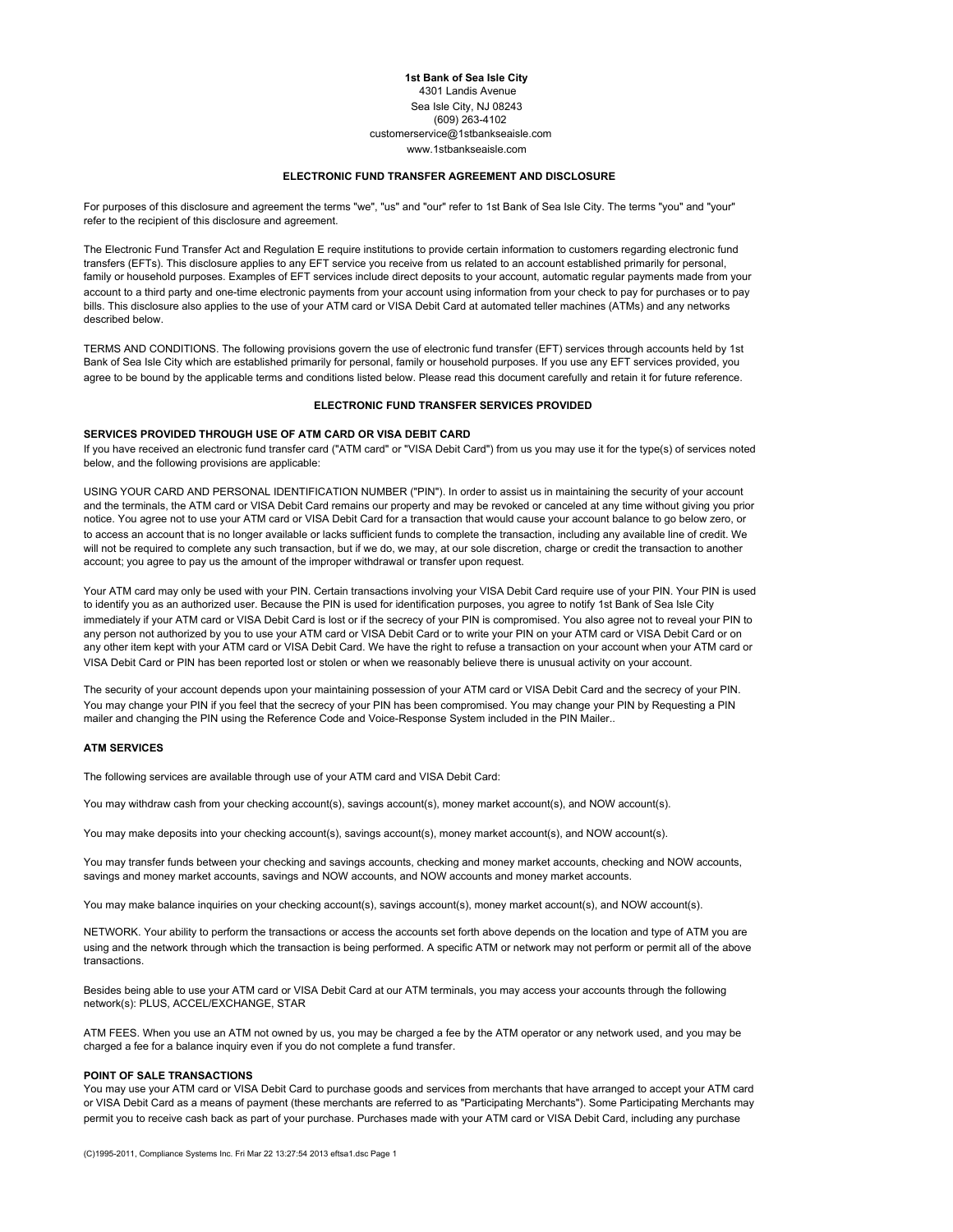where you receive cash, are referred to as "Point of Sale" transactions and will cause your "designated account" to be debited for the amount of the purchase. The designated account for ATM card transactions is your Checking Account or NOW Account. The designated account for VISA Debit Card transactions is your Checking Account or NOW Account.

In addition, your VISA Debit Card may be used at any merchant that accepts Visa® debit cards for the purchase of goods and services. Your card may also be used to obtain cash from your designated account at participating financial institutions.

Each time you use your ATM card or VISA Debit Card, the amount of the transaction will be debited from your designated account. We have the right to return any check or other item drawn against your account to ensure there are funds available to pay for the ATM card or VISA Debit Card transactions. We may, but do not have to, allow transactions which exceed your available account balance or, if applicable, your available overdraft protection. If we do, you agree to pay the overdraft.

PIN-LESS DEBIT TRANSACTIONS - Visa®. When you use your card with a Visa® logo on the VISA, ACCEL/EXCHANGE, STAR network(s) the transaction may be processed as a debit transaction without requiring PIN authentication ("PIN-less"). Transactions that are completed as PIN-less debit transactions will not be processed by Visa® and may post to your account as an ATM or Debit transaction rather than a Visa® purchase. Transactions processed in this manner may not qualify for Visa® rewards or points as they are not processed on the Visa® network.

Transactions completed as PIN-less debit transactions include, but may not be limited to, government payments, utilities, and property management fees.

In addition, you may perform the following transactions: POS services are only available if your ATM Card is attached to a Checking or NOW account.

**CURRENCY CONVERSION - Visa®.** When you use your card with the Visa® logo at a merchant that settles in currency other than US dollars, the charge will be converted into the US dollar amount. The currency conversion rate used to determine the transaction amount in US dollars is a rate selected by Visa® from a range of rates available in wholesale currency markets for the applicable central processing date, which rate may vary from the rate Visa® itself receives, or the government-mandated rate in effect for the applicable central processing date, in each instance, plus or minus any adjustment determined by the issuer. The conversion rate in effect on the processing date may differ from the rate in effect on the transaction date or the posting date.

IMPORTANT ADDITIONAL FEE NOTICE: Visa charges an International Service Assessment Fee on all international transactions. Therefore, you will be charged 1.000% of the dollar amount of the transaction for each international transaction completed with your Visa® card when the country of the merchant or machine is different than your country as cardholder.

#### **SERVICES PROVIDED THROUGH USE OF BANK-BY-PHONE**

You may perform the following functions through use of Bank-by-Phone.

You may initiate transfers of funds between your checking and savings accounts, checking and money market accounts, checking and NOW accounts, savings and money market accounts, savings and NOW accounts, and NOW accounts and money market accounts.

You may make balance inquiries on your checking account(s), savings account(s), money market account(s), and NOW account(s).

You may make payments on consumer loans, home mortgage loans, and home equity loans that you have with us.

In addition, you may perform other transactions such as: Stop payment on a check

You may change your PIN via the telephone.

#### **PREAUTHORIZED TRANSFER SERVICES**

You may arrange for the preauthorized automatic deposit of funds to your checking account(s), savings account(s), money market account(s), and NOW account(s).

You may arrange for the preauthorized automatic payment of bills from your checking account(s), money market account(s), NOW account(s), and Statement Saving Account(s).

# **SERVICES PROVIDED THROUGH USE OF PERSONAL INTERNET BANKING**

1st Bank of Sea Isle City offers its customers use of our Personal Internet Banking service.

With Personal Internet Banking, you may make transfers between your eligible personal checking accounts and savings accounts and make transfers from or payments to your eligible loans. For information on transfer eligiblity, please call your local branch office or Internet Banking Customer Service at (609) 263-4102.

#### **ELECTRONIC CHECK CONVERSION**

You may authorize a merchant or other payee to make a one-time electronic payment from your checking account using information from your check to pay for purchases or to pay bills.

# **LIMITATIONS ON TRANSACTIONS**

# **TRANSACTION LIMITATIONS - ATM CARD**

CASH WITHDRAWAL LIMITATIONS - You may withdraw up to \$510.00 through use of ATMs in any one day.

POINT OF SALE LIMITATIONS - You may buy up to \$500.00 worth of goods or services in any one day through use of our Point of Sale service.

TOTAL DAILY LIMITS - In addition to the ATM limit or Point of Sale limits disclosed above, a total daily limit is imposed on these transactions.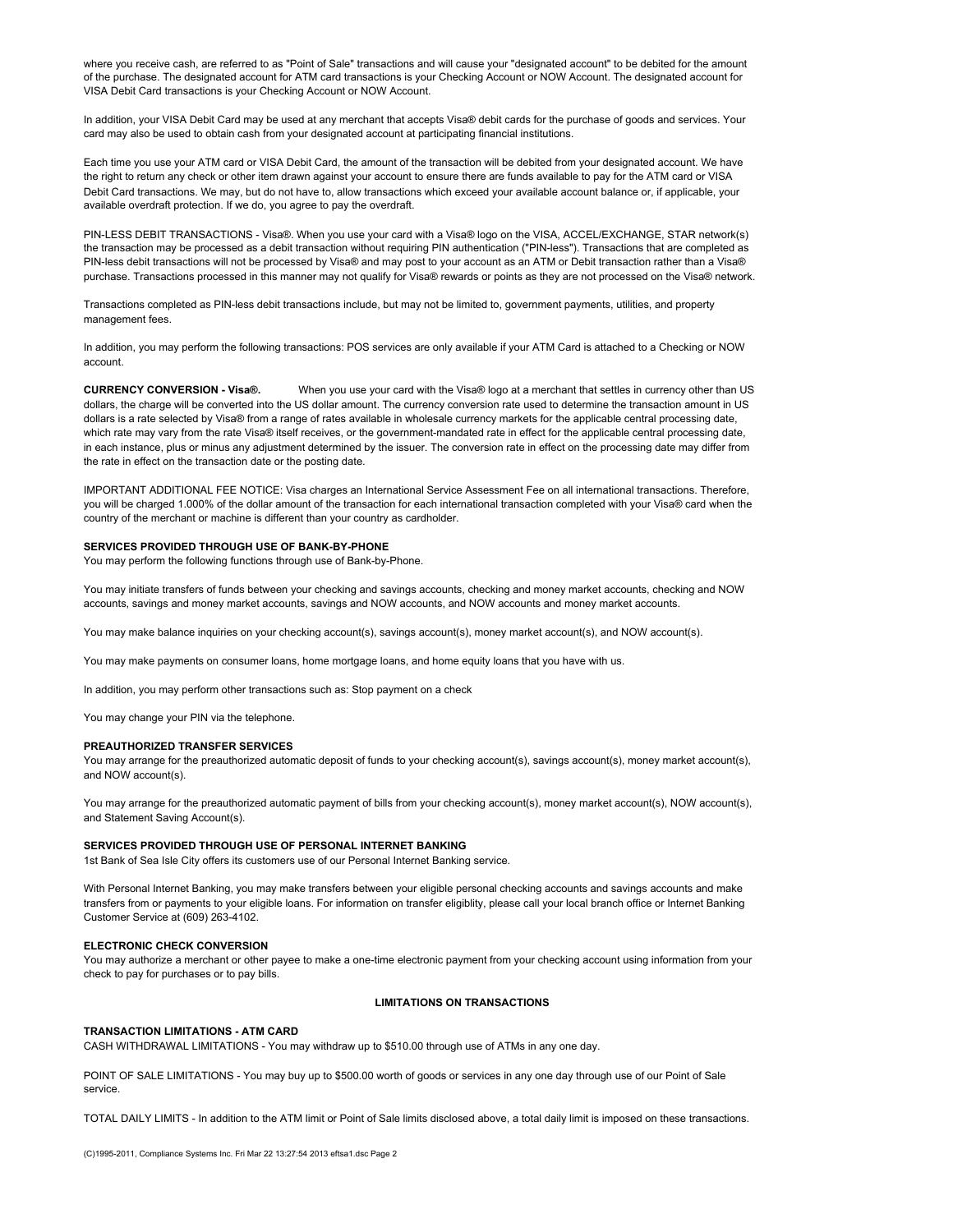The maximum amount of cash withdrawals and Point of Sale transactions is limited to \$1,010.00 in any one day.

## **TRANSACTION LIMITATIONS - VISA DEBIT CARD**

CASH WITHDRAWAL LIMITATIONS - You may withdraw up to \$510.00 through use of ATMs in any one day.

POINT OF SALE LIMITATIONS - You may buy up to \$500.00 worth of goods or services in any one day through use of our Point of Sale service.

TOTAL DAILY LIMITS - In addition to the ATM limit or Point of Sale limits disclosed above, a total daily limit is imposed on these transactions. The maximum amount of cash withdrawals and Point of Sale transactions is limited to \$1,010.00 in any one day.

#### **OTHER LIMITATIONS**

We reserve the right to impose limitations for security purposes at any time.

LIMITS ON TRANSFERS FROM CERTAIN ACCOUNTS. Federal regulation limits the number of checks, telephone transfers, online transfers and preauthorized electronic transfers to third parties (including Point of Sale transactions) from money market and savings type accounts. You are limited to six such transactions from each money market and/or savings type account(s) you have each month for purposes of making a payment to a third party or by use of a telephone or computer.

# **NOTICE OF RIGHTS AND RESPONSIBILITIES**

The use of any electronic fund transfer services described in this document creates certain rights and responsibilities regarding these services as described below.

# **RIGHT TO RECEIVE DOCUMENTATION OF YOUR TRANSFERS**

TRANSACTION RECEIPTS. Depending on the location of an ATM, you may not be given the option to receive a receipt if your transaction is \$15.00 or less. Upon completing a transaction of more than \$15.00, you will receive a printed receipt documenting the transaction (unless you choose not to get a paper receipt). These receipts (or the transaction number given in place of the paper receipt) should be retained to verify that a transaction was performed. A receipt will be provided for any transaction of more than \$15.00 made with your ATM card or VISA Debit Card at a Participating Merchant. If the transaction is \$15.00 or less, the Participating Merchant is not required to provide a receipt.

PERIODIC STATEMENTS. If your account is subject to receiving a monthly statement, all EFT transactions will be reported on it. If your account is subject to receiving a statement less frequently than monthly, then you will continue to receive your statement on that cycle, unless there are EFT transactions, in which case you will receive a monthly statement. In any case you will receive your statement at least quarterly.

PREAUTHORIZED DEPOSITS. If you have arranged to have direct deposits made to your account at least once every 60 days from the same person or company:

- you can call us at 1-866-378-1888 or check online to find out whether or not the deposit has been made.

PASSBOOK ACCOUNTS. If the only type of electronic fund transactions are preauthorized deposits you will not receive a statement for your Passbook account. If you bring your Passbook to us, we will record any electronic deposits that were made to your account since the last time you brought in your Passbook. You will not receive a periodic statement noting these transactions on your Passbook account.

# **RIGHTS REGARDING PREAUTHORIZED TRANSFERS**

RIGHTS AND PROCEDURES TO STOP PAYMENTS. If you have instructed us to make regular preauthorized transfers out of your account, you may stop any of the payments. To stop a payment,

call us at: 609-263-4102 or write to: 1st Bank of Sea Isle City 4301 Landis Ave Sea Isle City, NJ 08243

We must receive your call or written request at least three (3) business days prior to the scheduled payment. If you call, please have the following information ready: your account number, the date the transfer is to take place, to whom the transfer is being made and the amount of the scheduled transfer. If you call, we will require you to put your request in writing and deliver it to us within fourteen (14) days after you call.

NOTICE OF VARYING AMOUNTS. If you have arranged for automatic periodic payments to be deducted from your checking or savings account and these payments vary in amount, you will be notified by the person or company you are going to pay ten days prior to the payment date of the amount to be deducted. You may choose instead to get this notice only when the payment would differ by more than a certain amount from the previous payment, or when the amount would fall outside certain limits that you set.

OUR LIABILITY FOR FAILURE TO STOP PREAUTHORIZED TRANSFER PAYMENTS. If you order us to stop one of the payments and have provided us with the information we need at least three (3) business days prior to the scheduled transfer, and we do not stop the transfer, we will be liable for your losses or damages.

# **YOUR RESPONSIBILITY TO NOTIFY US OF LOSS OR THEFT**

If you believe your ATM card or VISA Debit Card or PIN or internet banking access code has been lost or stolen, call us at: 609-263-8750 (8:30am to 5:00pm)

or write to: 1st Bank of Sea Isle City Operations Department 4301 Landis Ave Sea Isle City, NJ 08243

You may also call our Bank-by-Phone system 24 hours a day to report your card lost or stolen. Please call 1-866-378-1888, Option 1 then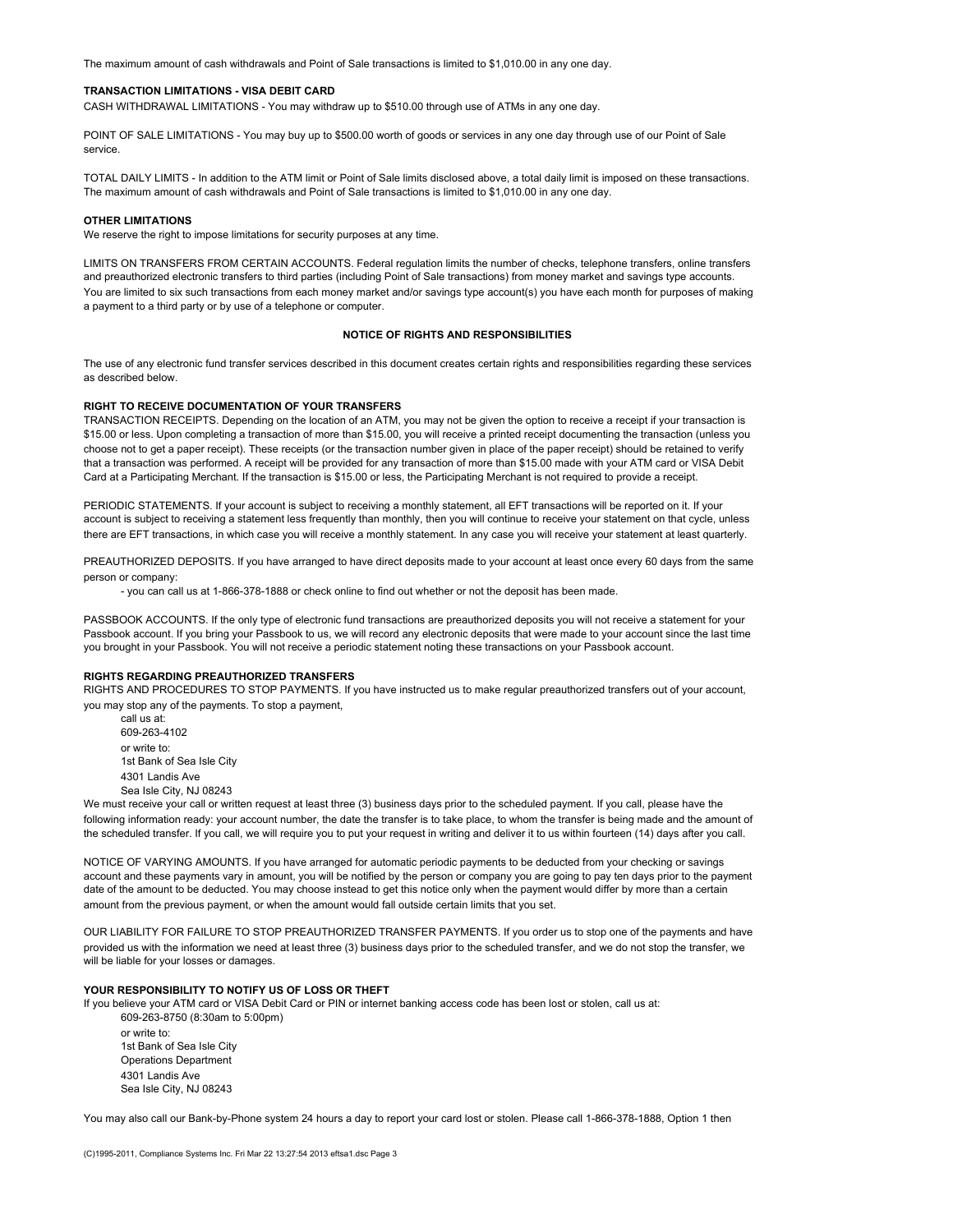# Option 2.

You should also call the number or write to the address listed above if you believe a transfer has been made using the information from your check without your permission.

#### **CONSUMER LIABILITY**

Tell us at once if you believe your ATM card or VISA Debit Card or PIN or internet banking access code has been lost or stolen or if you believe that an electronic fund transfer has been made without your permission using information from your check. Telephoning is the best way of keeping your possible losses down. If you tell us within two (2) business days after you learn of the loss or theft of your ATM card or VISA Debit Card or PIN, you can lose no more than fifty dollars (\$50) if someone used your ATM card or VISA Debit Card or PIN without your permission. If you do not tell us within two (2) business days after you learn of the loss or theft of your ATM card or VISA Debit Card or PIN and we can prove we could have stopped someone from using your ATM card or VISA Debit Card or PIN without your permission if you had given us notice, you can lose as much as five hundred dollars (\$500).

Also, if your statement shows transfers you did not make, including those made by card, code, or other means, tell us at once. If you do not tell us within sixty (60) days after the statement was transmitted to you, you may not receive back any money you lost after the sixty (60) days, and therefore, you could lose all the money in your account (plus your maximum overdraft line of credit, if applicable), if we can prove that we could have stopped someone from taking the money had you given us notice in time. If a good reason (such as a long trip or hospital stay) keeps you from giving the notice, we will extend the time periods.

# **CONSUMER LIABILITY FOR UNAUTHORIZED TRANSACTIONS INVOLVING VISA DEBIT CARD**

The limitations on your liability for unauthorized transactions described above generally apply to all electronic fund transfers. However, different limitations apply to certain transactions involving your card with the Visa® logo. These limits apply to unauthorized transactions processed on the Visa® Network.

If you notify us about an unauthorized transaction involving your VISA Debit Card, and the unauthorized transaction took place on the Visa® Network, zero liability will be imposed on you for the unauthorized transaction. We may increase the limit of your liability for such unauthorized transactions if we reasonably determine, based on substantial evidence, that you were grossly negligent or fraudulent in the handling of your account or your VISA Debit Card. The zero liability provisions do not apply to PIN-based or PIN-less debit transactions not processed by the Visa® Network, including ATM transactions.

Your liability for unauthorized transactions with your VISA Debit Card that involve PIN-based or PIN-less debit transactions not processed by the Visa® Network, including ATM transactions, are described under "Consumer Liability" above.

**ILLEGAL USE OF VISA DEBIT CARD.** You agree not to use your VISA Debit Card for any illegal transactions, including internet gambling and similar activities.

# **IN CASE OF ERRORS OR QUESTIONS ABOUT YOUR TRANSACTIONS**

In case of errors or questions about your electronic fund transfers, call us at:

609-263-8750 or write to: 1st Bank of Sea Isle City Operations Department 4301 Landis Ave. Sea Isle City, NJ 08243 or use the current information on your most recent account statement.

Notification should be made as soon as possible if you think your statement or receipt is wrong or if you need more information about a transaction listed on the statement or receipt. You must contact 1st Bank of Sea Isle City no later than 60 days after it sent you the first statement on which the problem or error appears. You must be prepared to provide the following information:

- Your name and account number.
- A description of the error or transaction you are unsure about along with an explanation as to why you believe it is an error or
- why you need more information.
- The dollar amount of the suspected error.

If you provide oral notice, you will be required to send in your complaint or question in writing within ten (10) business days.

We will determine whether an error occurred within ten (10) business days (twenty (20) business days for new accounts) after we hear from you and will correct any error promptly. If we need more time, however, we may take up to forty-five (45) days (ninety (90) days for new accounts and foreign initiated or Point of Sale transfers) to investigate your complaint or question. If we decide to do this, we will credit your account within ten (10) business days (twenty (20) business days for new accounts) for the amount which you think is in error, so that you will have the use of the money during the time it takes to complete our investigation. If we ask you to put your complaint or question in writing and we do not receive it within ten (10) business days, we may not credit your account. The extended time periods for new accounts apply to all electronic fund transfers that occur within the first thirty (30) days after the first deposit to the account is made, including those for foreign initiated or Point of Sale transactions. Visa's® cardholder protection policy requires that we provide provisional credit for losses from unauthorized Visa® Check Card use within five (5) business days of notification of the loss.

We will tell you the results within three (3) business days after completing our investigation. If we decide that there was no error, we will send you a written explanation.

You may ask for copies of the documents that we used in our investigation.

#### **LIABILITY FOR FAILURE TO COMPLETE TRANSACTION**

If we do not complete a transfer to or from your account on time or in the correct amount according to our agreement with you, we will be liable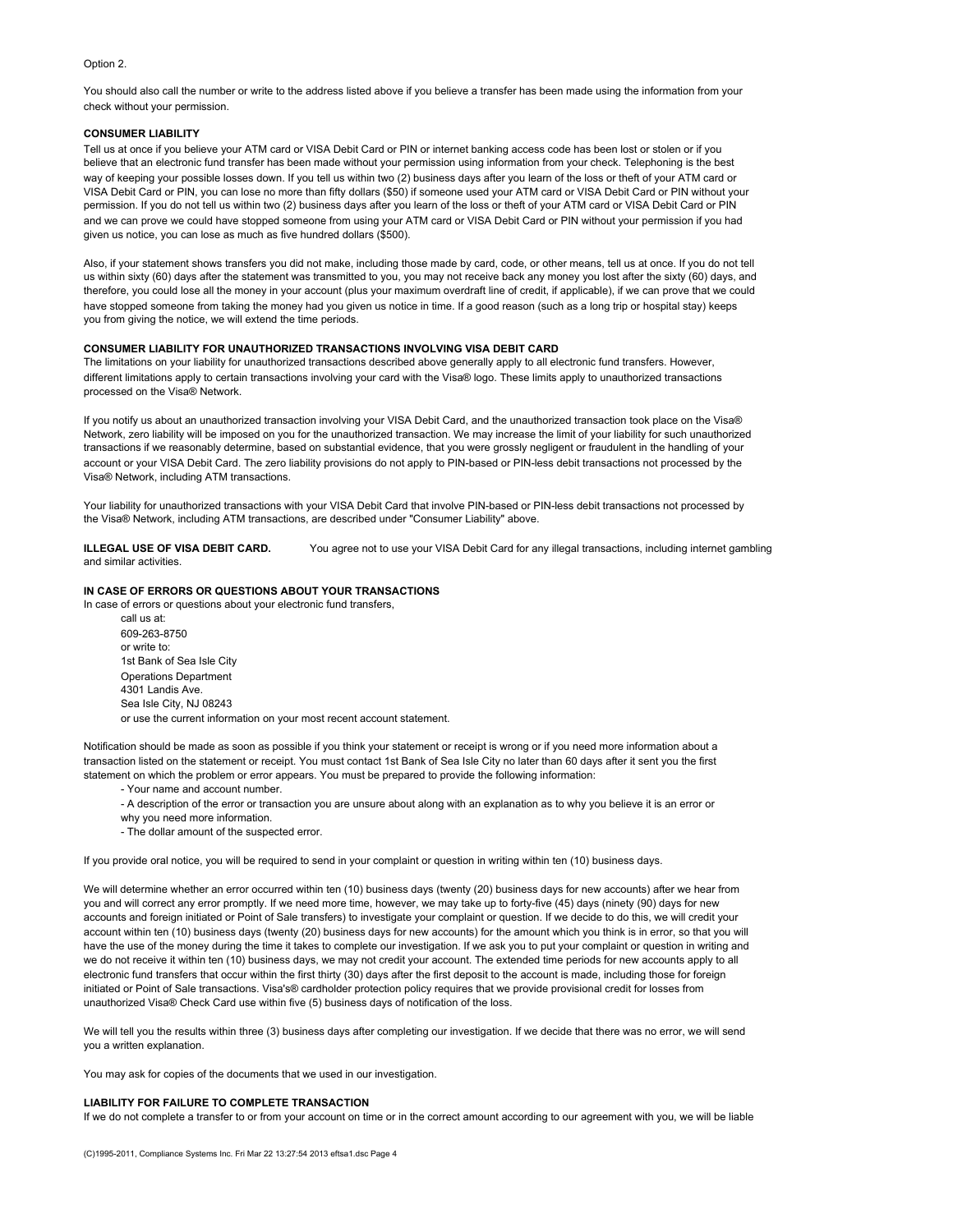for your losses or damages as provided by law. However, there are some exceptions. We will NOT be liable, for instance:

- If through no fault of ours, you do not have enough money in your account to make the transfer.
- If the transfer would result in your exceeding the credit limit on your line of credit, if you have one.
- If the electronic terminal was not working properly and you knew about the breakdown before you started the transfer.
- If circumstances beyond our control (such as fire or flood, computer or machine breakdown, or failure or interruption of
- communications facilities) prevent the transfer, despite reasonable precautions we have taken.
- If we have terminated our Agreement with you.
- When your ATM card or VISA Debit Card has been reported lost or stolen or we have reason to believe that something is wrong with a transaction.
- If we receive inaccurate or incomplete information needed to complete a transaction.
- In the case of preauthorized transfers, we will not be liable where there is a breakdown of the system which would normally handle the transfer.
- If the funds in the account are subject to legal action preventing a transfer to or from your account.
- If the electronic terminal does not have enough cash to complete the transaction.

There may be other exceptions provided by applicable law.

# **CHARGES FOR TRANSFERS OR THE RIGHT TO MAKE TRANSFERS**

We reserve the right to impose a fee and to change fees upon notice to you.

# **DISCLOSURE OF ACCOUNT INFORMATION**

You agree that merchant authorization messages transmitted in connection with Point of Sale transactions are permissible disclosures of account information, and you further agree to release 1st Bank of Sea Isle City and hold it harmless from any liability arising out of the transmission of these messages.

We will disclose information to third parties about your account or electronic fund transfers made to your account:

- 1. Where necessary to complete a transfer or to investigate and resolve errors involving the transfer(s); or
- 2. In order to verify the existence and condition of your account for a third party such as a credit bureau or merchant; or
- 3. In order to comply with government agency or court orders; or
- 4. With your consent.

#### **DEFINITION OF BUSINESS DAY**

Business days are Monday through Friday excluding holidays.

#### **AMENDING OR TERMINATING THE AGREEMENT**

We may change or amend any of the terms and conditions of the Agreement and those portions of the applicable fee schedules which relate to EFT services, at any time upon at least 21 days written notice to you prior to the effective date of the change or amendment. Your failure to timely furnish notice as set forth in the written notice shall be deemed to be your acceptance of such change or amendment. If you do not agree to abide by a change or amendment, you must notify 1st Bank of Sea Isle City of the fact prior to the effective date of the change or amendment and cancel this Agreement. 1st Bank of Sea Isle City may cancel this Agreement at any time, without giving you prior notice. If you or 1st Bank of Sea Isle City cancels this Agreement at any time, you shall surrender your ATM card or VISA Debit Card and you may no longer use any of 1st Bank of Sea Isle City's EFT services other than the automated clearing house transfer services set forth above.

# **NOTICE OF ATM SAFETY PRECAUTIONS**

SAFETY PRECAUTIONS FOR ATM TERMINAL USAGE. Please keep in mind the following basic safety tips whenever you use an ATM:

- Have your ATM card or VISA Debit Card ready to use when you reach the ATM. Have all of your forms ready before you get to the machine. Keep some extra forms (envelopes) at home for this purpose.
- If you are new to ATM usage, use machines close to or inside a financial institution until you become comfortable and can conduct your usage quickly.

- If the ATM facility is equipped with a door, close the entry door before conducting your transaction.

- If using an ATM in an isolated area, take someone else with you if possible. Have them watch from the car as you conduct your transaction.

- Do not use ATMs at night unless the area and machine are well-lighted. If the lights are out, go to a different location.

- If someone else is using the machine you want to use, stand back or stay in your car until the machine is free. Watch out for
- suspicious people lurking around ATMs, especially during the times that few people are around.
- When using the machine, stand so you block anyone else's view from behind.

- If anything suspicious occurs when you are using a machine, cancel what you are doing and leave immediately. If going to your car, lock your doors.

- Do not stand at the ATM counting cash. Place withdrawn cash securely upon your person before exiting the ATM facility. Check that you received the right amount later in a secure place, and reconcile it to your receipt then.

- Keep your receipts and verify transactions on your account statement. Report errors immediately. Do not leave receipts at an ATM location.

- Direct complaints concerning ATM security to 609-263-4102 if we own or operate the ATM, or if we do not own or operate the ATM, to the institution operating the ATM at the telephone number found on or near the ATM, or the New Jersey Department of Banking at (609) 292-7272.

#### **ADDITIONAL PROVISIONS**

Your account is also governed by the terms and conditions of other applicable agreements between you and 1st Bank of Sea Isle City.

You agree not to reveal your PIN to any person not authorized by you to access your account.